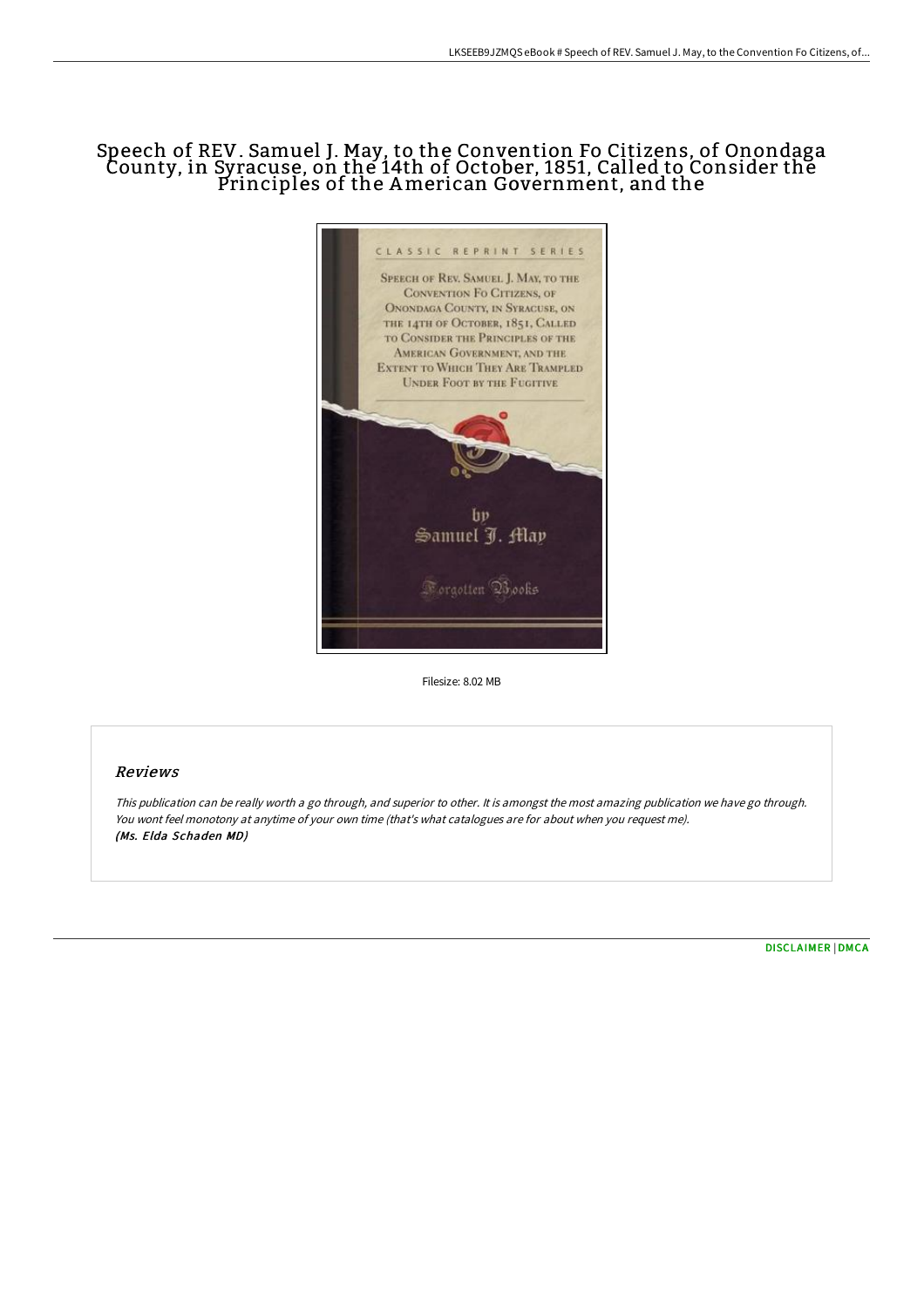### SPEECH OF REV. SAMUEL J. MAY, TO THE CONVENTION FO CITIZENS, OF ONONDAGA COUNTY, IN SYRACUSE, ON THE 14TH OF OCTOBER, 1851, CALLED TO CONSIDER THE PRINCIPLES OF THE AMERICAN GOVERNMENT, AND THE

# ঞ **DOWNLOAD PDF**

Forgotten Books, 2017. Paperback. Condition: New. Language: English . Brand New Book \*\*\*\*\* Print on Demand \*\*\*\*\*. Excerpt from Speech of Rev. Samuel J. May, to the Convention Fo Citizens, of Onondaga County, in Syracuse, on the 14th of October, 1851, Called to Consider the Principles of the American Government, and the Extent to Which They Are Trampled Under Foot by the Fugitive It was pretty generally known throughout the country, that there rs prevalent in this city and county, a strong anti-slavery sentiment, and, more especially, a deep abhorrence of the Fugitive Slave Law. As if on purpose to set this public feeling at defiance, and challenge us to make it manifest, Mr, Webster declared to an assembly of our citizens last June, that that execrable law should be enforced here ay, in the midst of the next Anti Slavery Convention, that should be held in this citv. Such a threat was not adapted to allay the rising of an opposite determination We are not all here qu1te so craven, and slavish as to bow at once submis sively to such a brow - beating as he attempted to give us His words ran lrled in the. Bosoms of a great many. This toowas well known. If, therefore, the District Attorney and Deputy Marshall had intended to entrap the ardent opponents of. His most odious law, and tempt them to the commission of acts, for which they might arrest them as dz sturbera of the peace, if not as traitors they could not have selected a better time, nor have devised more certain pros ocatites to that end. 1 hey chose a day. When our city was full, uf {the ppgpi e, of the country round about, who had cpme in to attend the County Agrteultural Fair, and Liberty...

B Read Speech of REV. Samuel J. May, to the Convention Fo Citizens, of Onondaga County, in Syracuse, on the 14th of October, 1851, Called to Consider the Principles of the American [Government,](http://techno-pub.tech/speech-of-rev-samuel-j-may-to-the-convention-fo-.html) and the Online  $\rightarrow$ Download PDF Speech of REV. Samuel J. May, to the Convention Fo Citizens, of Onondaga County, in Syracuse, on the 14th of October, 1851, Called to Consider the Principles of the American [Government,](http://techno-pub.tech/speech-of-rev-samuel-j-may-to-the-convention-fo-.html) and the